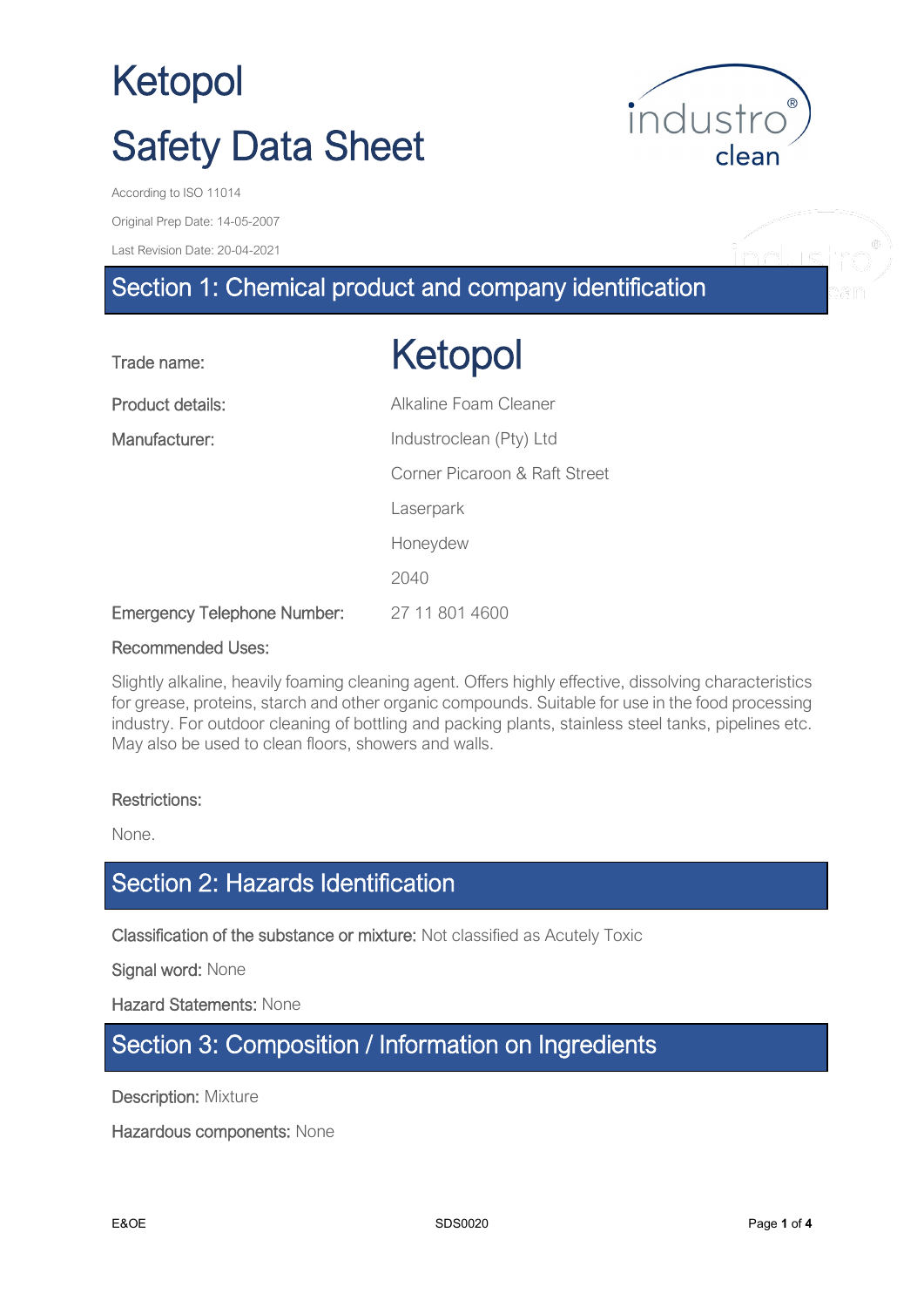

Original Prep Date: 14-05-2007

Last Revision Date: 20-04-2021

### Section 4: First Aid Measures

Inhalation: P340: Remove to fresh air and keep at rest in a position comfortable for breathing. P304+340: Call a poison centre or doctor/physician if you feel unwell.

Skin contact: P350: Gently wash with plenty of water.

Eye contact: P305+P351+P338: If in eyes, rinse cautiously with water for several minutes. Remove contact lenses, if present and easy to do. Continue rinsing. P313: Get medical advice/attention.

Ingestion: P331: Do not induce vomiting. P312: Call a poison centre or doctor/physician if you feel unwell.

# Section 5: Fire-fighting measures

Suitable extinguishing agents: Water spray jet, extinguishing powder,  $CO<sub>2</sub>$ , foam.

Unsuitable extinguishing agents: None

Advice for fire-fighters: Wear self-contained breathing apparatus.

#### Section 6: Accidental Release Measures

Personal precautions, protective equipment and emergency procedures: Particular danger of slipping on leaked/spilled product. Wear protective clothing (See section 8). Keep unprotected persons away.

Environmental precautions: As the undiluted product is hazardous for the aquatic environment, it must be prevented from reaching surface water. Prevent from spreading (e.g. by enclosing with a ring of chemical absorbent). Inform authorities in case of contamination of water or sewage system.

Methods and material for containment and cleaning up: Collect large amounts in suitable container. Cover the rest with absorbent, mix intensively and collect mechanically.

## Section 7: Handling and Storage

Precautions for safe handling: Provide good room ventilation or local exhaust ventilation at the workplace.

Requirements to be met by storerooms and containers: Ensure sufficient ventilation. Store only in the original container. Protect from sunlight and do not expose to temperatures exceeding 50°C.

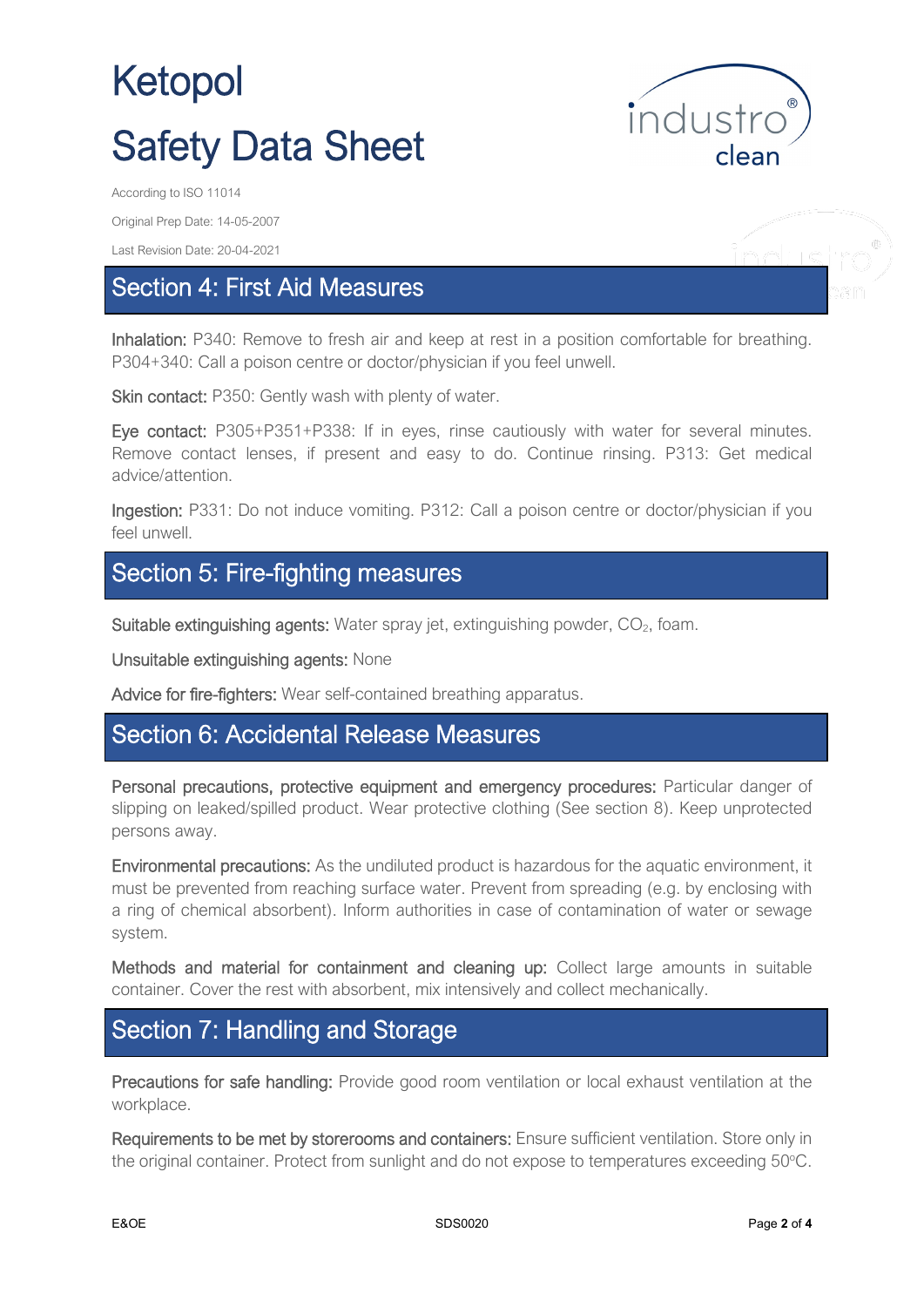

nduc

Original Prep Date: 14-05-2007

Last Revision Date: 20-04-2021

## Section 8: Exposure controls and personal protection

Components with critical values that require monitoring in the workplace: None

### Section 9: Physical and Chemical Properties

| <b>Description</b>            | <b>Result</b>       |
|-------------------------------|---------------------|
| Appearance                    | Liquid              |
| Colour                        | Red                 |
| Odour                         | Characteristic      |
| Melting / Freezing range      | Not determined      |
| Boiling point / Boiling range | $>100^{\circ}$ C    |
| Flash point                   | Not applicable      |
| Self-inflammability           | Not applicable      |
| Danger of explosion           | Not applicable      |
| Density at 20°C               | 1.050 $g/cm^{3}$    |
| Miscibility with water        | Completely miscible |
| pH value concentrate at 20°C  | $10.9 \pm 0.5$      |

# Section 10: Stability and Reactivity

Chemical Stability: No decomposition up to the boiling point. Under recommended storage conditions, this product is stable for up to 3 years.

Reactions: No dangerous reactions known.

Incompatible Materials: None

### Section 11: Toxicological Information

Acute Toxicity: Not classified as acutely toxic

Germ cell mutagenicity: Based on available data, the classification criteria are not met.

Carcinogenicity: Based on available data, the classification criteria are not met.

Reproductive toxicity: Based on available data, the classification criteria are not met.

#### Section 12: Ecological Information